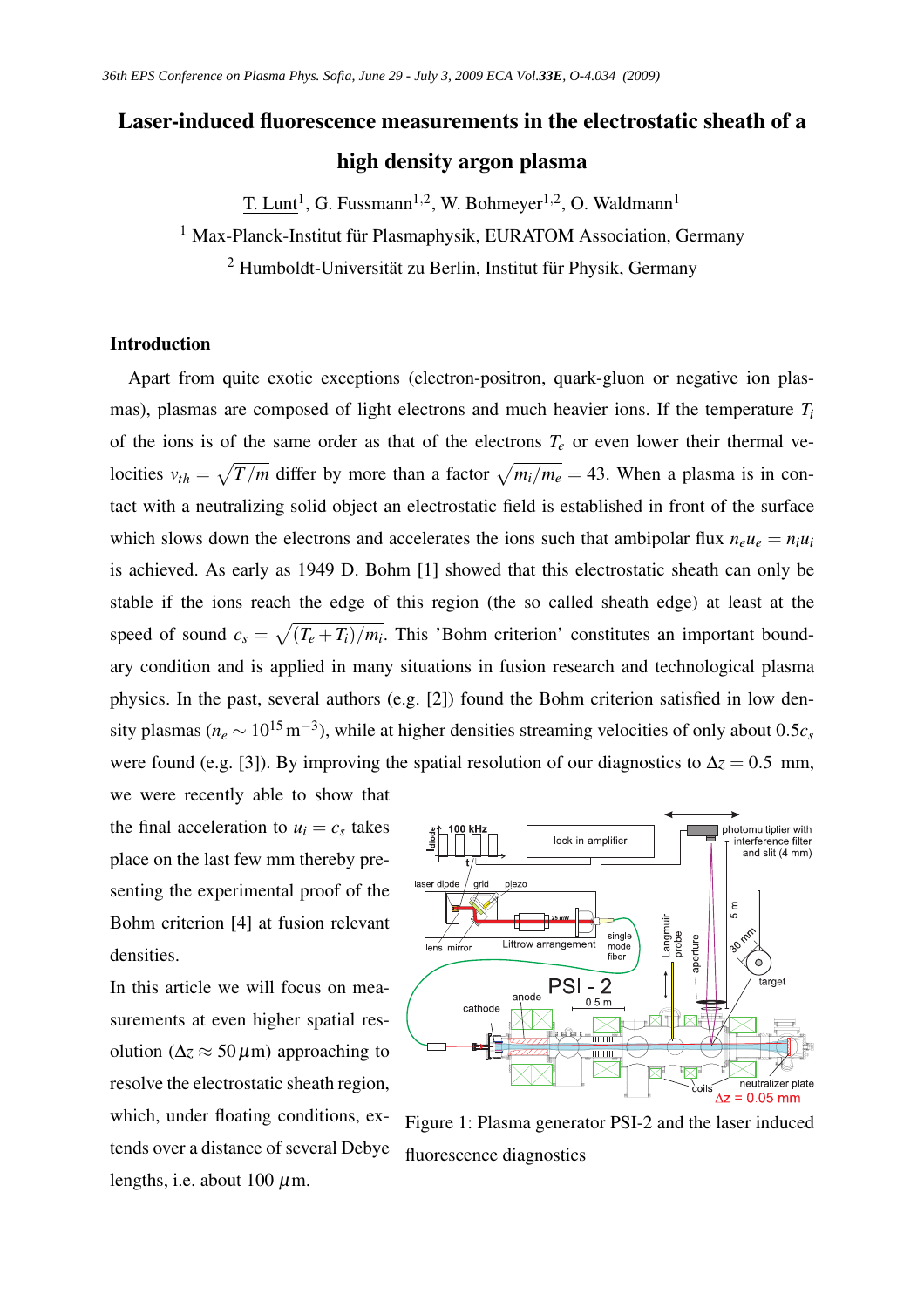## Experimental arrangement

Fig. 1 shows the plasma generator PSI-2 and the laser induced fluorescence diagnostics (LIF) installed there. An argon plasma is produced by a stationary high current arc discharge between anode and cathode. Confined by the magnetic field it streams through the target chamber until it hits the neutralizer plate and is pumped away as gas by turbo molecular pumps. In the target chamber a circular boron nitride disc ( $\varnothing$ 30 mm) is inserted in the plasma where an electrostatic sheath forms.

In order to measure the velocity of the ions a non-invasive diagnostics like LIF is required. A narrow band-width tuneable diode laser excites the ions in the metastable level  $3d \frac{4F_{9}}{2}$  to the  $4p<sup>4</sup>D<sub>7/2</sub>$  level (at  $\lambda_0 = 664.3698$ nm) causing fluorescence due to the subsequent spontaneous decay

measured 1 4  $f_{\text{se}}(v)$ f(v,-6.7λ<sub>D</sub>) 0.8 3 f(v,-5.0λ<sub>D</sub>)  $\mathbb{W}$ ]  $\mathbb{W}$ f(v,-3.4λ<sub>D</sub>) 0.6  $(V, Z)$ f(v,-1.7λ<sub>D</sub>) 2  $f(v,z=0)$  0.4 1 0.2  $\Omega$ -5 0 5 10 15 v [km/s]  $\Omega$  $\overline{\Phi}$ - $\Phi_{\rm sc}$  1 f(0.8 c<sub>s</sub>,z) -5 f(1.1 c<sub>s</sub>,z) 0.8 (v,z) [normalized] f(v,z) [normalized] f(1.4 c<sub>s</sub>,z)  $Φ$ <sub>se</sub> [V] -10  $f(1.7\ c_{s},z)$  0.6 f(1.9 c<sub>s</sub>,z) -15  $(2.2 c$ ,z) 0.4 -20  $0.2$  $_{-400}^{0}$ -25 z [µm] -400 -350 -300 -250 -200 -150 -100 -50 0 n<sub>se</sub>=4.3 x 10<sup>17</sup>m<sup>-3</sup>, T<sub>e</sub>=4.8 eV, T<sub>i</sub>=2.3 eV 4  $\frac{1}{3.1 \text{ km/s} = 0.8 \text{ c}_\text{s}}$  3.5 6 km/s =  $1.4 c_s$ 7.4 km/s =  $1.8 \text{ c}_s$  3  $8.3$  km/s – 2 cs signal LIA [µV] gnal LIA [µV] 2.5 ∆z=50 µm 2 ns in the sheath 1.5 1 0.5  $\Omega$ -1000 -500 0 500 z [µm]

Figure 2: Ion velocity distribution function (Eq. 3) for fixed values *z* (top) and for fixed *v* (middle). Bottom: comparison of the blurred profiles (Eq. 4) with the measured LIF signal.

to  $4s$   ${}^{4}P_{5/2}$  at 434.8 nm. This light is collected under 90 $^{\circ}$  by optical lenses and guided to a photomultiplier equipped with an adjustable slit and an interference filter. Scanning the laser wavelength while recording the photomultiplier signal yields the velocity distribution function projected to the direction of the laser. Moving on the other hand the detector scans the position *z* of the detection volume with respect to the target surface. The large distance between lens and detector (5 m) improves not only the positioning accuracy significantly but also assures an optimum transmission of the filter due to the perpendicular incidence of the light. Due to this (about 10 times) magnifying optical system the slit aperture of 0.5 mm defines a detection volume as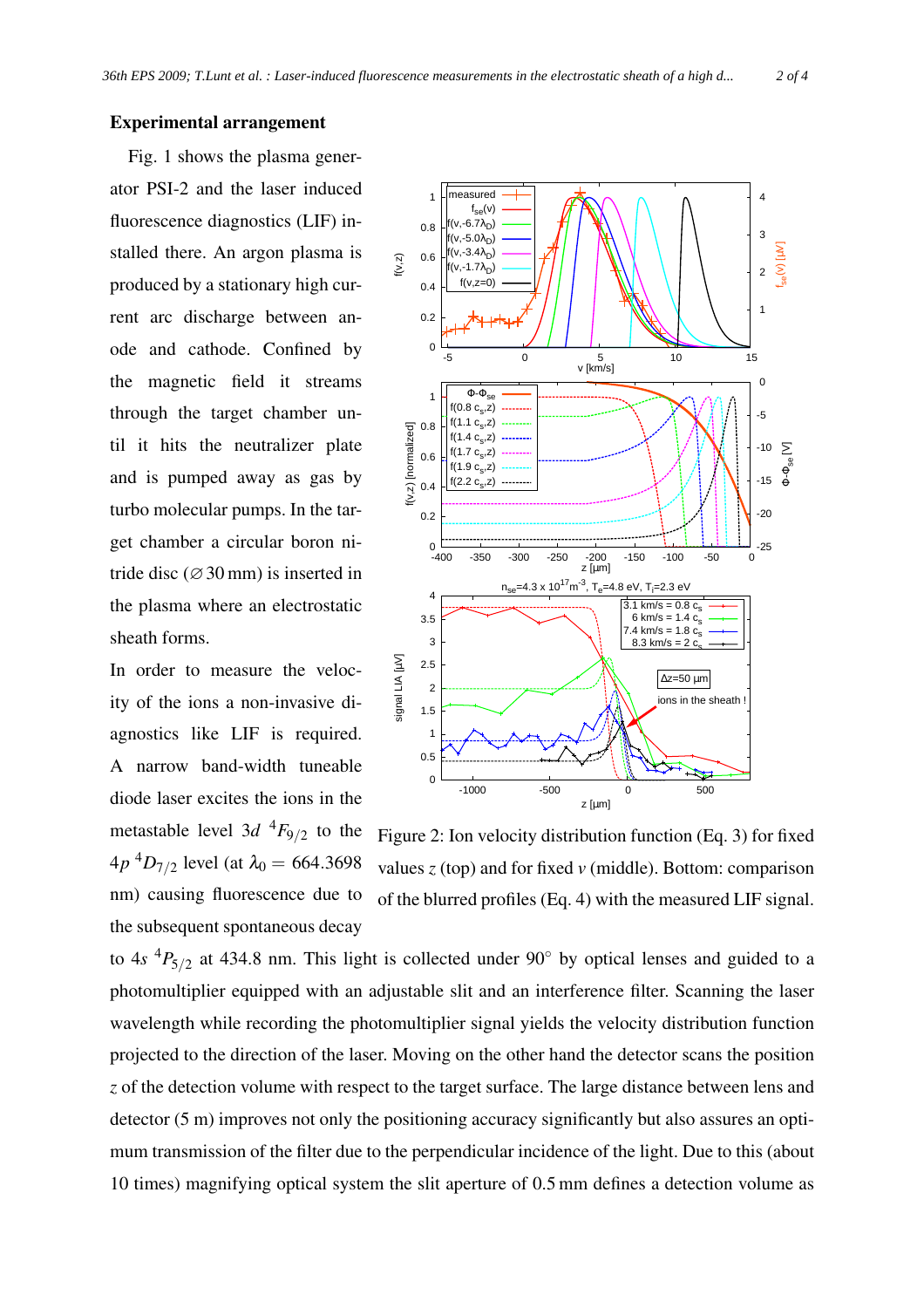small as  $\Delta z = 50 \,\mu \text{m}$  in the plasma.

The biggest challenge performing LIF measurements is to detect the small number of photons caused by LIF within the orders of magnitude larger background. This could only be achieved by modulating the laser intensity and detecting the signal by means of a lock-in-amplifier. It is also important to collect as many photons as possible from the detection volume applying large lenses. However, when measuring at such a high spatial resolution the lens diameter ( $\varnothing$ 100 mm) had to be reduced by an aperture to  $\varnothing$  50 mm. This is necessary in order to achieve a sufficiently large field of depth and to avoid an additional blurring due to the finite laser diameter (2 mm) and the finite space angle.

# Ion distribution function in the sheath

Due to its very small extension the electrostatic sheath is practically collisionless and energy conservation

$$
\frac{1}{2}m_i u_i'^2 + e\Phi(z) = \frac{1}{2}m_i u_i^2 + e\Phi_{se} ,
$$
 (1)

with the Bohm criterion  $u_i = c_s$ , is a good assumption for the ions. Taking into account the conservation of ion flux  $n_i u_i = const.$ , which allows us to write the ion density  $n_i(\Phi)$  as a function of the potential Φ, and assuming Boltzmann's relation the Poisson equation becomes

$$
\frac{d^2\Phi}{dz^2} = -\frac{en_{se}}{\varepsilon_0}(n_i - n_e) = -\frac{en_{se}}{\varepsilon_0}\left[\left(1 - \frac{2e(\Phi - \Phi_{se})}{m_ic_s^2}\right)^{-1/2} - \exp\left(\frac{e(\Phi - \Phi_{se})}{T_e}\right)\right].
$$
 (2)

Although an approximate analytic solution was found by Sheridan et al. [5] the thick orange curve in Fig. 2 (middle) shows the accurate numerical solution of for  $\Phi(z)$ .

Since Eq. 1 not only holds for the mean ion velocity *u<sup>i</sup>* but also for the individual ion velocities  $v_i$  we can compute the velocity of the distribution function at any position in the sheath given that it is known at the sheath edge. Assuming conservation of the flux  $f(v',z)v'dv' = f_{se}(v)vdv$ , where  $f_{se}(v)$  is the distribution function at the sheath edge, and  $vdv = v'dv'$  following directly from Eq. 1 we obtain

$$
f(v',z) = f_{se}\left(\sqrt{v'^2 + \frac{2e}{m_i}(\Phi(z) - \Phi_{se})}\right).
$$
 (3)